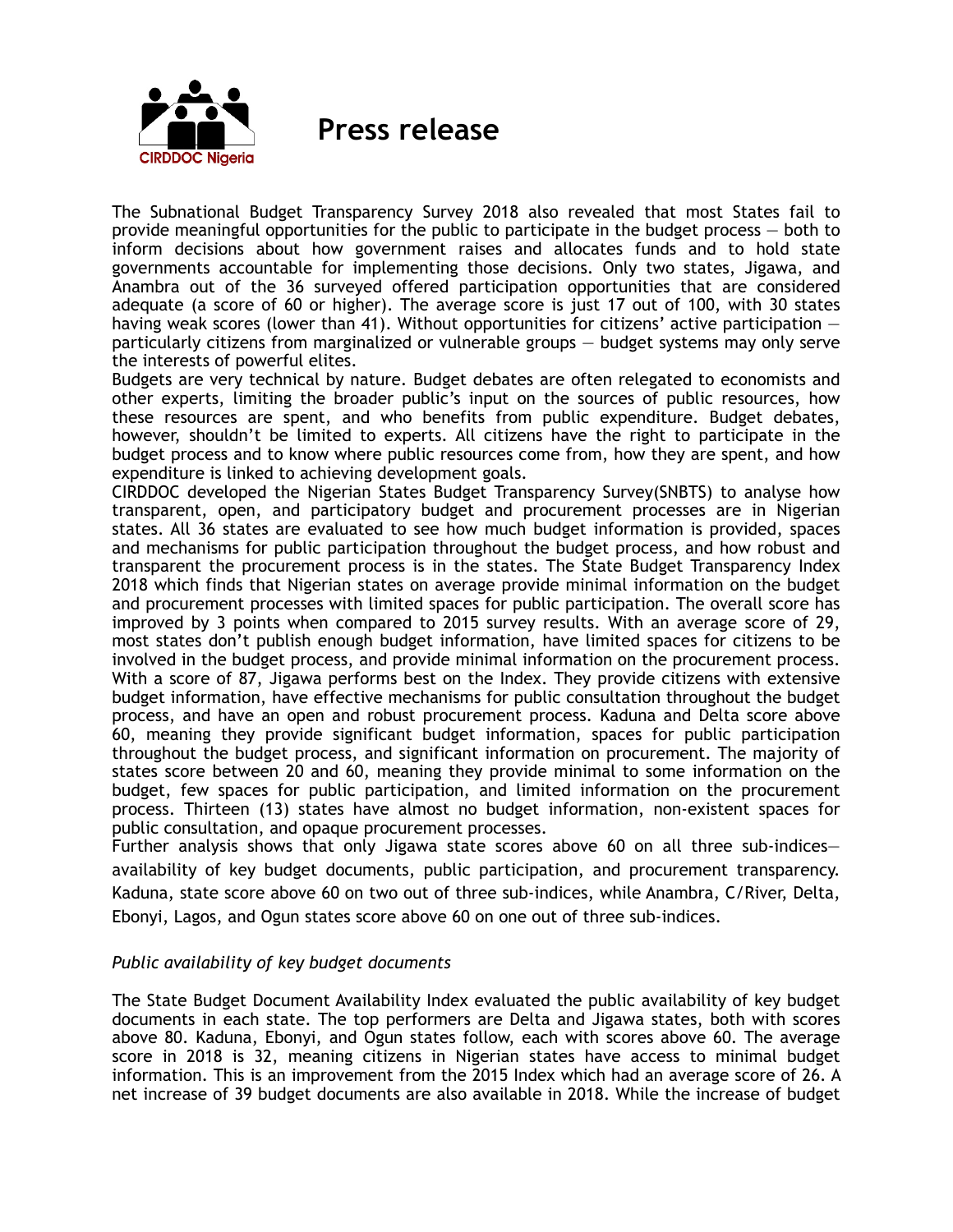information is welcomed, more than half of all budget documents are still not publicly available. In addition, several states have regressed. Cross River, Ekiti, Benue, and Adamawa states have significantly reduced the amount of budget information disclosed throughout the budget process since 2015.

## *Public participation in the budget process*

With an average score of 17, the State Public Participation Index 2018 finds that few states have spaces for meaningful public participation. Jigawa state scores 100 and Anambra state scores 67. Eight states score between 20 and 60, meaning they provide limited spaces for public consultation on budget matters. The majority of states have very little to almost no opportunity for the broader public to be involved in the budget process. Adamawa, Akwa-Ibom, Bauchi, Bayelsa, Borno, Edo, Imo, Oyo, Rivers, and Zamfara have no mechanisms for the public to be involved in any phase of the budget process. The average 2018 score dropped by 9 points since 2015. Despite this overall decrease, several states have made significant improvements.

## *Public access to procurement information*

Nigerian states provide more information on procurement than on the budget. Many have made improvements in the robustness and transparency of the procurement process when compared to 2015. Thirty states have a legal framework guiding the procurement process, while 33 states have some form of a public procurement bureau to guide the process. In 6 of these 33 states, the private sector and/or civil society are a part of the bureaus. Twenty-four states centralise pre-bidding documents to the state public procurement bureau. Nine states invite civil society organizations (CSOs) to the process when bids for tenders are opened, and 10 states proactively publish procurement decisions



**Key**